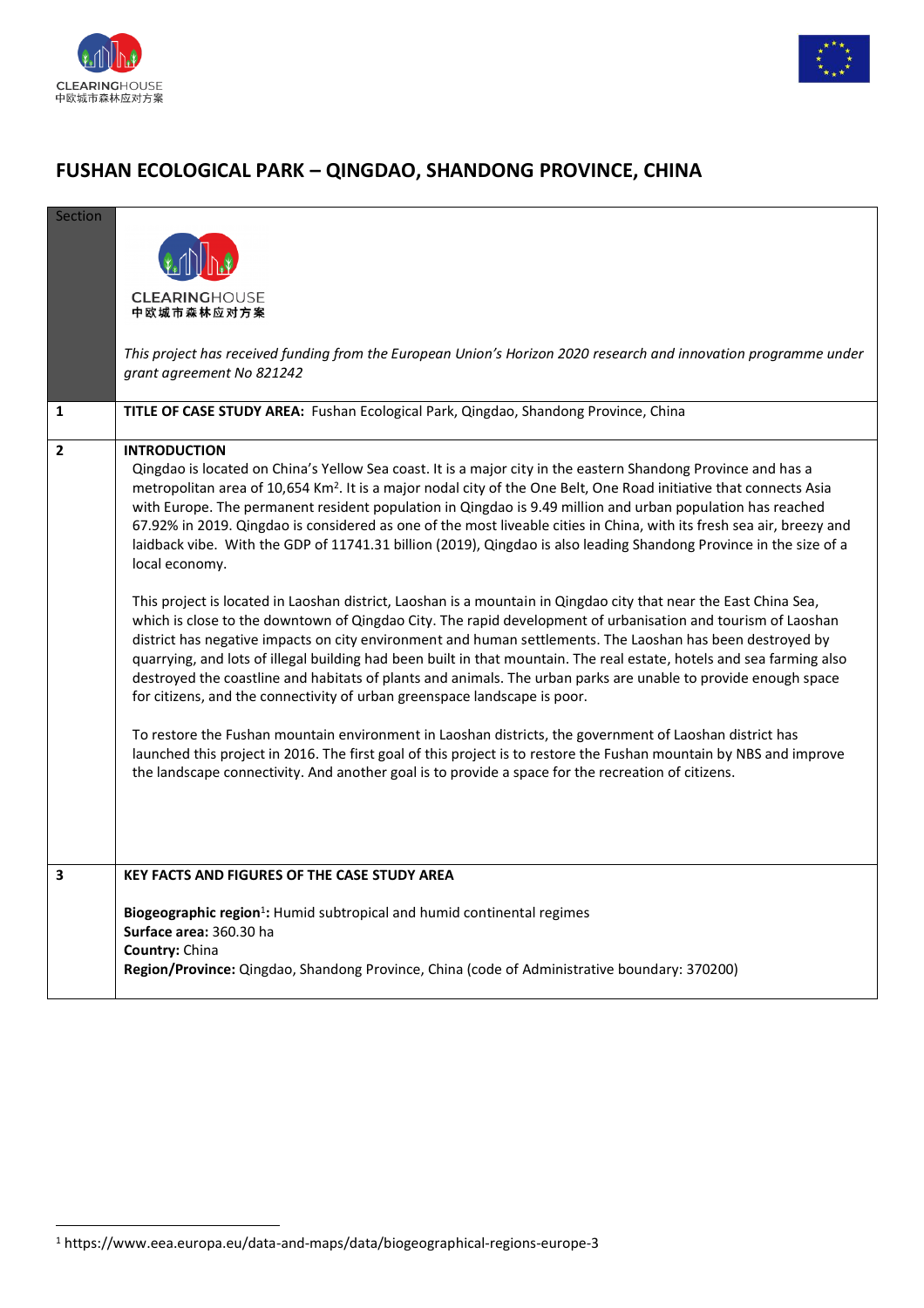



| 4                       | <b>LOCATION MAP(S)</b>                                                                                                                                                                                                                                                                                                                                                                                                                                                                                |
|-------------------------|-------------------------------------------------------------------------------------------------------------------------------------------------------------------------------------------------------------------------------------------------------------------------------------------------------------------------------------------------------------------------------------------------------------------------------------------------------------------------------------------------------|
|                         | <b>Location in China</b><br><b>Laoshan District</b><br><b>Location in Shandong Province</b><br><b>Location in Qingdao City</b>                                                                                                                                                                                                                                                                                                                                                                        |
|                         | USHAN MOUNTAIN PA                                                                                                                                                                                                                                                                                                                                                                                                                                                                                     |
|                         | <b>Fushan Ecological Park</b>                                                                                                                                                                                                                                                                                                                                                                                                                                                                         |
|                         | This layout map is modified base on the Fushan Eco-Park Design and Planing<br>Location of the study area - Fushan Ecological Park in Qingdao, Shandong Province, China (modified by Jiali Jin)                                                                                                                                                                                                                                                                                                        |
| 5                       | <b>NAME OF MUNICIPALITY AND WEBSITE ADDRESS</b><br>City of Qingdao: http://www.qingdao.gov.cn/<br>Laoshan District: http://www.laoshan.gov.cn/n15555905/index.html<br>Introduction of Fushan Ecological Park: https://www.youtube.com/watch?v=XDnQg49HEmo                                                                                                                                                                                                                                             |
| 6                       | <b>LEAD ORGANISATIONS:</b><br>Metropolitan City of Qingdao<br>Zhonghan Sub-district Office in Laoshan district                                                                                                                                                                                                                                                                                                                                                                                        |
| $\overline{\mathbf{z}}$ | <b>LOCAL CONTACT(S)</b><br>Zhonghan Sub-district Office<br>Qingdao, Shandong Province, China<br>Tel: + 86 0532-58515625                                                                                                                                                                                                                                                                                                                                                                               |
| 8                       | PRINCIPLE UF-NBS (Urban Forests as Nature-Based Solutions) ACTION(S)<br>Provision of new infrastructure/facilities:<br>Restoration of quarry and wastelands, remove the illegal buildings and reforested<br>$\bullet$<br>Reforestation and afforestation<br>$\bullet$<br>Improvement of landscape connectivity by reconnecting the ecological corridors<br>$\bullet$<br>Protect native tree species<br>$\bullet$<br>Improvement of water storage and flood management<br>$\bullet$                    |
| 9                       | OTHER PRINCIPLE NBS ACTION(S) - non-UF<br>Build new public infrastructures (e.g. roads, toilets, parking lot)<br>$\bullet$<br>Recreational and environmental educational activities (e.g., workshops for urban birds, bees or butterfly<br>$\bullet$<br>biodiversity, as well as native tree species, based on the botanic garden and wetlands park)<br>Improve the cemetery landscape<br>$\bullet$<br>Recover the coastline and beach<br>$\bullet$<br>Build the playground for citizens<br>$\bullet$ |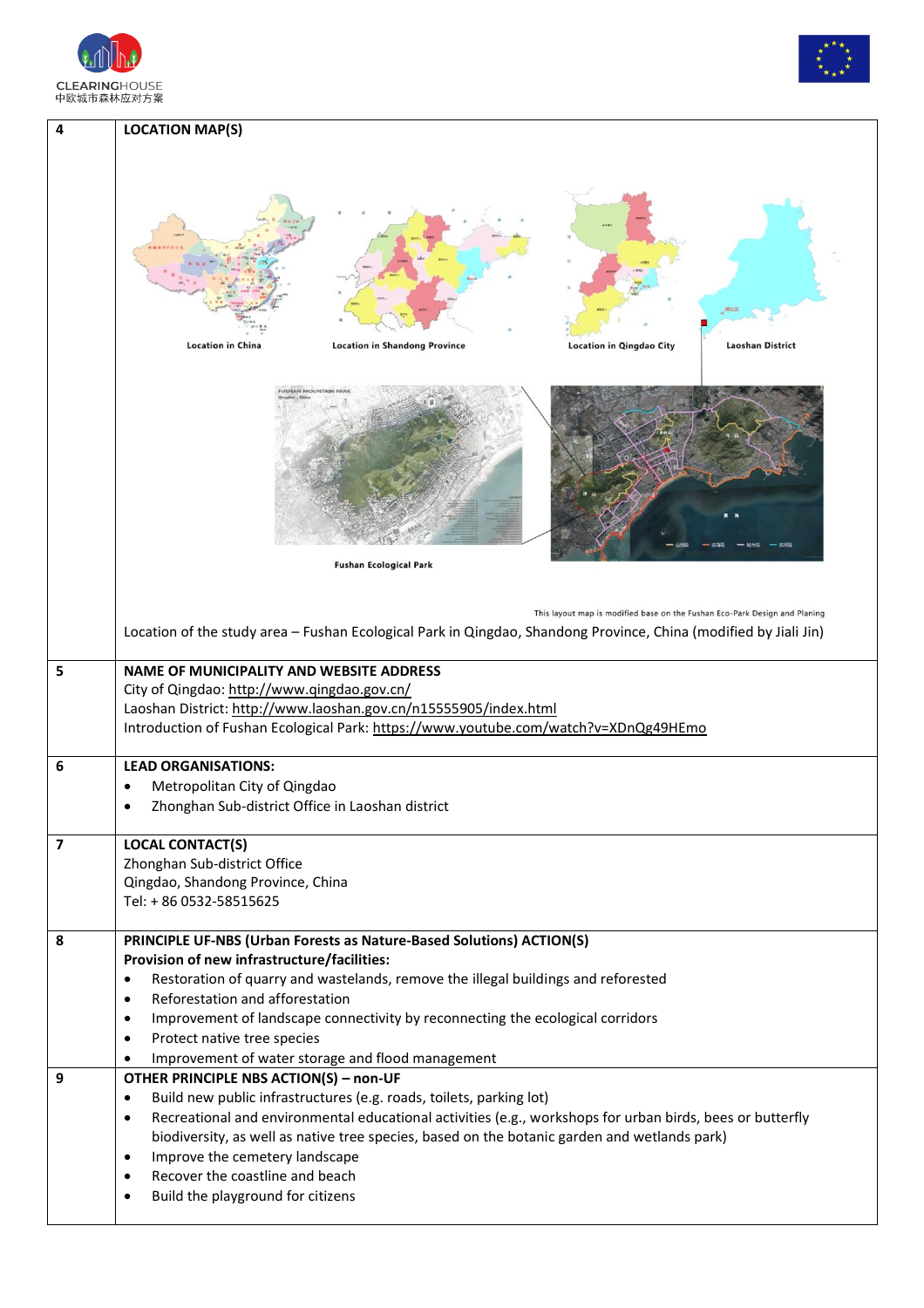



| 10 | <b>LOCAL STAKEHOLDERS LIST ONLY</b>                                                                                                                          |                                                                                                                  |  |  |  |  |  |
|----|--------------------------------------------------------------------------------------------------------------------------------------------------------------|------------------------------------------------------------------------------------------------------------------|--|--|--|--|--|
|    | 1. Governing authorities:                                                                                                                                    |                                                                                                                  |  |  |  |  |  |
|    | Zhonghan Sub-district Office in Laoshan District,<br>Municipal Public Utilities Bureau in Laoshan District                                                   |                                                                                                                  |  |  |  |  |  |
|    | 2. Associations:                                                                                                                                             |                                                                                                                  |  |  |  |  |  |
|    | Jinjialing Ecological Protection and Development Center                                                                                                      |                                                                                                                  |  |  |  |  |  |
|    | Sciences and technology associations (e.g. education and cultural),                                                                                          |                                                                                                                  |  |  |  |  |  |
|    | $\bullet$                                                                                                                                                    | Cultural, and sports, non-government actors (e.g. project contractors, seedling nursery developers,              |  |  |  |  |  |
|    | NGO/volunteers, farmers, previous land contractors, scholars and social media)                                                                               |                                                                                                                  |  |  |  |  |  |
|    | 3. Citizens:                                                                                                                                                 |                                                                                                                  |  |  |  |  |  |
|    | $\bullet$                                                                                                                                                    | Park wardens (mostly not volunteer, usually the government pays for them),                                       |  |  |  |  |  |
|    |                                                                                                                                                              | Citizens for maintain and cleaning gardens (not volunteer, e.g. gardeners),                                      |  |  |  |  |  |
|    | Citizens who are related association members,<br>$\bullet$                                                                                                   |                                                                                                                  |  |  |  |  |  |
|    | 4. Municipalities:                                                                                                                                           |                                                                                                                  |  |  |  |  |  |
|    | Zhonghan Sub-district<br>Laoshan District<br>$\bullet$                                                                                                       |                                                                                                                  |  |  |  |  |  |
|    | 5. Public/private institutions:                                                                                                                              |                                                                                                                  |  |  |  |  |  |
|    | • Public institutions:                                                                                                                                       |                                                                                                                  |  |  |  |  |  |
|    |                                                                                                                                                              | 1) Related departments in Zhonghan sub-district (e.g. budget, communication);                                    |  |  |  |  |  |
|    | 2) Jinjialing Ecological Protection and Development Centre                                                                                                   | State-owned enterprise: Urban and Rural Landscape Planning and Design Institute, China Construction              |  |  |  |  |  |
|    | Engineering Design Group Co., Ltd                                                                                                                            |                                                                                                                  |  |  |  |  |  |
|    | 6. Park planner and authorities:                                                                                                                             |                                                                                                                  |  |  |  |  |  |
|    |                                                                                                                                                              | Planner: Urban and Rural Landscape Planning and Design Institute, China Construction Engineering Design          |  |  |  |  |  |
|    | Group Co., Ltd;                                                                                                                                              |                                                                                                                  |  |  |  |  |  |
|    | Authorities and administrative Division: Zhonghan Sub-district Office<br>7. Technicians for park maintenance/monitoring and to educate and support citizens: |                                                                                                                  |  |  |  |  |  |
|    |                                                                                                                                                              |                                                                                                                  |  |  |  |  |  |
|    | Zhonghan Sub-district Office and Municipal Public Utilities Bureau in Laoshan District, and other                                                            |                                                                                                                  |  |  |  |  |  |
|    | contractors/companies that have contracts with them                                                                                                          |                                                                                                                  |  |  |  |  |  |
| 11 | <b>UF-NBS FRAMEWORK</b>                                                                                                                                      |                                                                                                                  |  |  |  |  |  |
|    | <b>UF-NBS typology</b><br>a.                                                                                                                                 | $\bullet$<br>Forest plantation;                                                                                  |  |  |  |  |  |
|    |                                                                                                                                                              | Woodland play area (e.g. urban forest parks);                                                                    |  |  |  |  |  |
|    |                                                                                                                                                              | Tree rows;                                                                                                       |  |  |  |  |  |
|    |                                                                                                                                                              | Coastal green corridors and belt park;                                                                           |  |  |  |  |  |
|    |                                                                                                                                                              | Rainwater gardens;                                                                                               |  |  |  |  |  |
|    |                                                                                                                                                              | Ornamental trees;<br>$\bullet$                                                                                   |  |  |  |  |  |
|    |                                                                                                                                                              | Choice of plants (i.e., native tree species, non-<br>indigenous ornamental tree and plant species)               |  |  |  |  |  |
|    |                                                                                                                                                              |                                                                                                                  |  |  |  |  |  |
|    | Integration<br>b.                                                                                                                                            | $\bullet$                                                                                                        |  |  |  |  |  |
|    |                                                                                                                                                              | Water management system (e.g., water storage);<br>Built-up structure (e.g., environmental education<br>$\bullet$ |  |  |  |  |  |
|    |                                                                                                                                                              | bases);                                                                                                          |  |  |  |  |  |
|    |                                                                                                                                                              | Transport infrastructure (e.g., parking lot, above-<br>$\bullet$                                                 |  |  |  |  |  |
|    |                                                                                                                                                              | ground roads connecting to the park are                                                                          |  |  |  |  |  |
|    |                                                                                                                                                              | planned);                                                                                                        |  |  |  |  |  |
|    |                                                                                                                                                              | Seaside Playground<br>$\bullet$                                                                                  |  |  |  |  |  |
|    | Network/connectivity<br>c.                                                                                                                                   | Reconnected the green patches by trees rows based                                                                |  |  |  |  |  |
|    |                                                                                                                                                              |                                                                                                                  |  |  |  |  |  |
|    |                                                                                                                                                              | on the roads system and coastline to create green                                                                |  |  |  |  |  |
|    |                                                                                                                                                              | corridors.                                                                                                       |  |  |  |  |  |
|    |                                                                                                                                                              |                                                                                                                  |  |  |  |  |  |
|    | Multifunctionality<br>d.                                                                                                                                     | Multiple ecological functions of urban forest and trees<br>are combined such biodiversity conservation,          |  |  |  |  |  |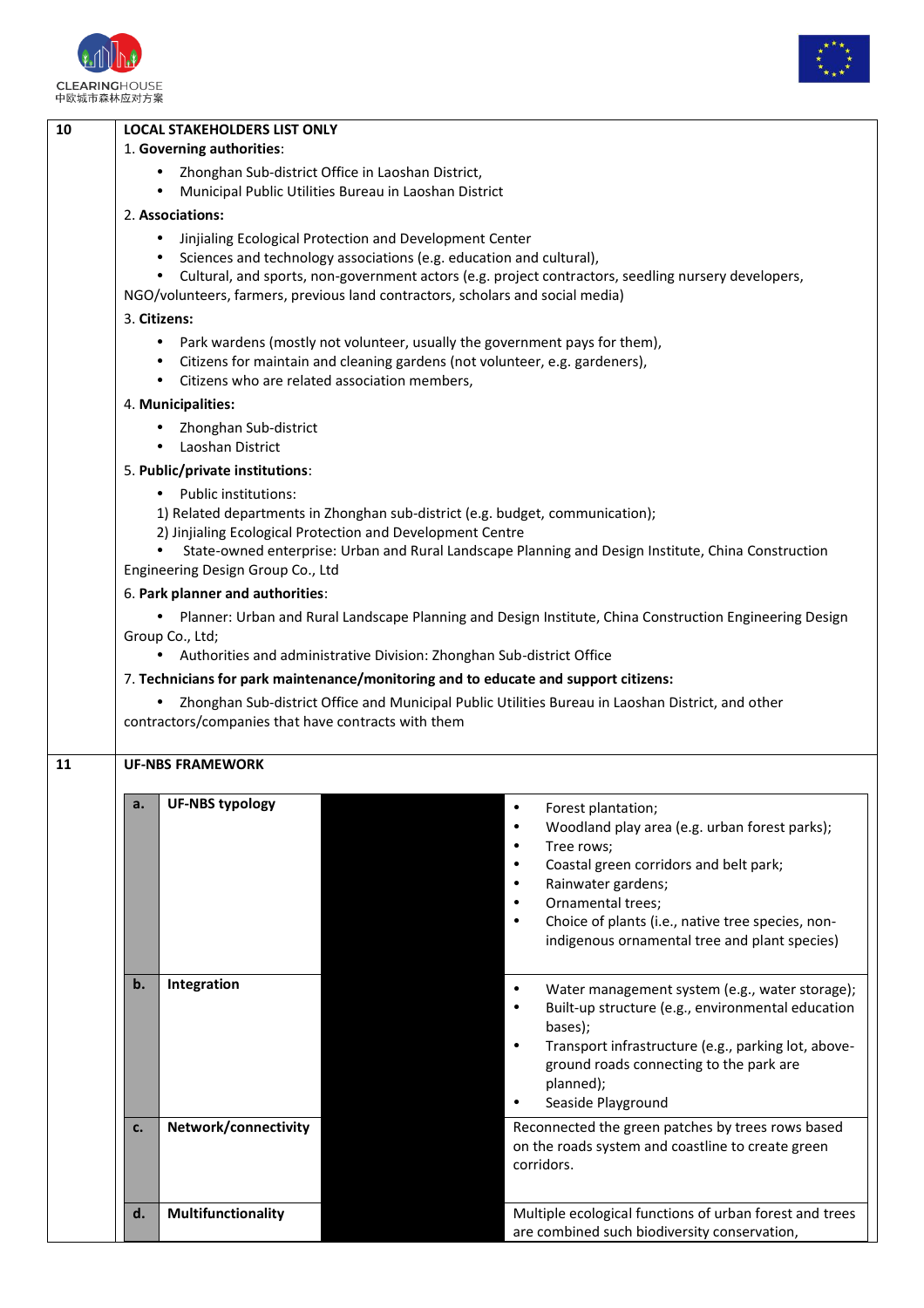



|    |                                              |                                                                             | improvement of city resilience, flood management<br>and water storage. This project also meets the needs<br>of the community (recreation, social activities,<br>environmental education).                                                                                                                                                                                                                                                                                                                                                                                                                                                                                |
|----|----------------------------------------------|-----------------------------------------------------------------------------|--------------------------------------------------------------------------------------------------------------------------------------------------------------------------------------------------------------------------------------------------------------------------------------------------------------------------------------------------------------------------------------------------------------------------------------------------------------------------------------------------------------------------------------------------------------------------------------------------------------------------------------------------------------------------|
| e. | Multi-scale                                  |                                                                             | This project is totally located on Zhonghan sub-district.                                                                                                                                                                                                                                                                                                                                                                                                                                                                                                                                                                                                                |
| f. | <b>Strategic planning</b><br>processes       |                                                                             | This project has been characterized by a strong<br>government intervention in terms of planning and<br>implementation. Non-government (private project<br>contractors, seedling/nursery companies,<br>NGOs/volunteers, universities/research institutes or<br>groups) and individual citizens have been involved in<br>the strategic approach.                                                                                                                                                                                                                                                                                                                           |
| g. | Inter- and<br>transdisciplinary              |                                                                             | A variety of actors from different disciplines (e.g.<br>landscape architecture, ecology, urban planning,<br>water management, plantation), which include<br>administrative authorities, landscape planners,<br>scholars/professional experts and individual citizens.                                                                                                                                                                                                                                                                                                                                                                                                    |
| h. | Social cohesion and<br>biocultural diversity |                                                                             | Today, social cohesion occurs by sharing the ecological<br>services provided by Fushan Ecological Parks. Citizens<br>or tourists will do some sports activities in the rebuilt<br>urban woodland playground and cycling in this park.<br>Most people come here and enjoy their family time.<br>Some environmental education workshops have been<br>organized here. Also, some artists will come here for<br>painting and photography.                                                                                                                                                                                                                                    |
| i. | Governance<br>arrangements                   | Project management<br>I.<br>structure.                                      | Project coordinator: Laoshan District, altogether<br>Zhonghan sub-district departments (Project<br>coordinators usually confirm other project<br>collaborator by opening tenders.)<br>Project Planner: China Construction Engineering<br>Design Group Co., Ltd                                                                                                                                                                                                                                                                                                                                                                                                           |
|    |                                              |                                                                             | <b>Project implementation</b><br>1) Investment: Zhonghan sub-district office<br>2) Construction, operation: some sub-contractors<br>might also exist such as (road construction companies,<br>plantation companies, seedling, etc.)                                                                                                                                                                                                                                                                                                                                                                                                                                      |
|    |                                              | II. Local community<br>engagement and the<br>nature of their<br>engagement. | Several communities were involved during the whole<br>recycle of Fushan Ecological Parks.<br>Experts (e.g. planners, researchers, professionals)<br>community: experts on landscape architecture,<br>ecology, urban planning, water management,<br>plantation, biodiversity, landscape architecture,<br>arboriculture, were engaged in the planning and<br>implementation of Fushan Eco-Park. Their<br>engagement was to review the planning of this project<br>and provided their comments/suggestions. Usually,<br>the project coordinator and planner organized several<br>seminars during the whole cycle of this project,<br>including planning and implementation. |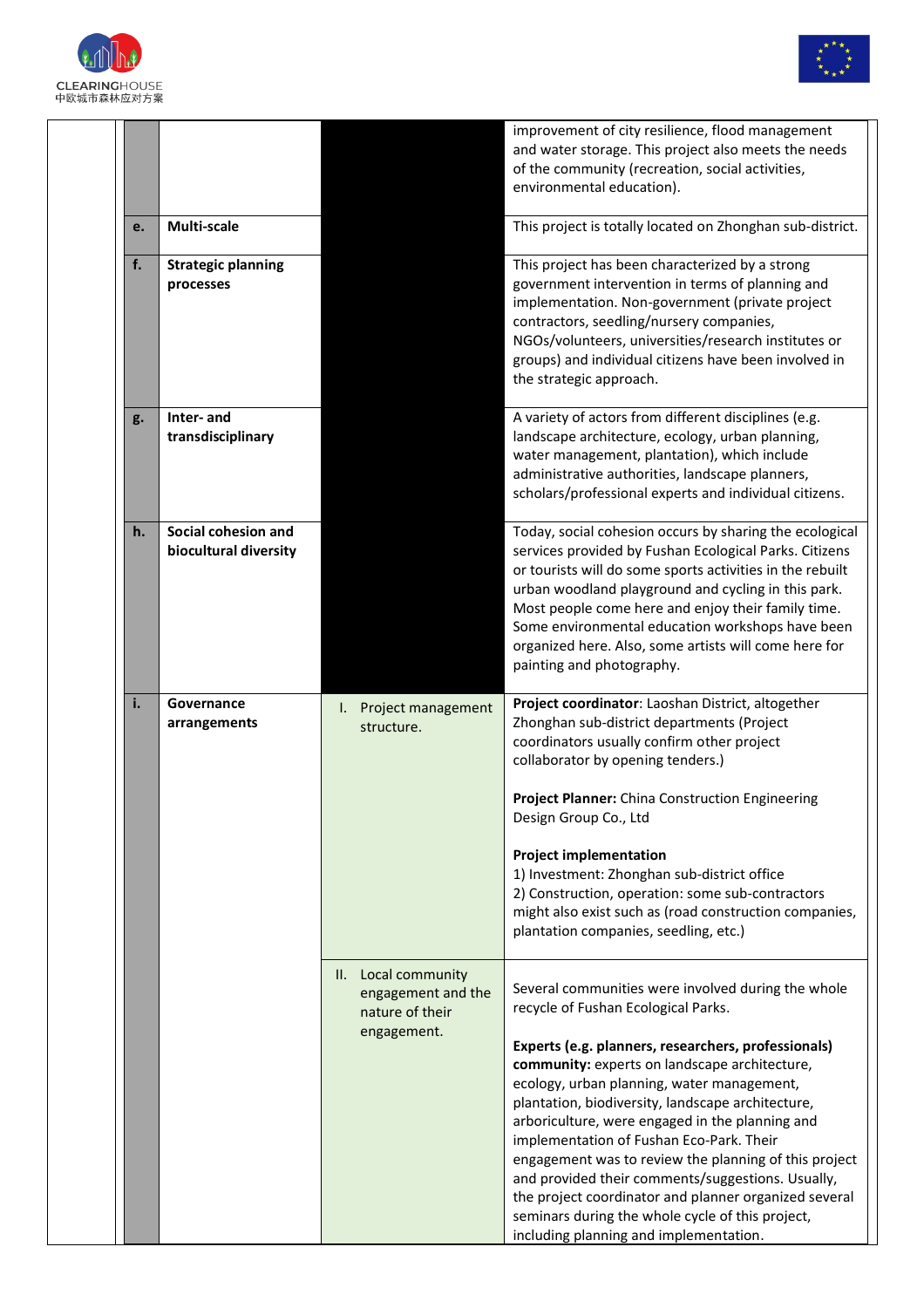



|    |                             | III. City-scale and/or<br>region-wide<br>governance for the<br>project and/or UF-                                                                  | Local citizen stakeholders (e.g. citizen, workers): the<br>local citizens have the rights to review the planning of<br>Fushan Eco-Park and can speak out their suggestions<br>or questions. Also, the citizen monitoring always<br>existed during the implementation of this project,<br>citizen. Sanitation workers also use gravels to create<br>marine animals on the ground.<br>Zhonghan sub-district office is the project coordinator,<br>working with Jinjialing Ecological Protection and<br>Development Centre, and Municipal Public Utilities<br>Bureau in Laoshan District. Urban and Rural Landscape<br>Planning and Design Institute, China Construction     |
|----|-----------------------------|----------------------------------------------------------------------------------------------------------------------------------------------------|---------------------------------------------------------------------------------------------------------------------------------------------------------------------------------------------------------------------------------------------------------------------------------------------------------------------------------------------------------------------------------------------------------------------------------------------------------------------------------------------------------------------------------------------------------------------------------------------------------------------------------------------------------------------------|
|    |                             | NBS (city and<br>regional<br>stakeholders and<br>character of their<br>engagement)                                                                 | Engineering Design Group Co., Ltd do the planning of<br>Fushan Eco Park and Road landscape improvement<br>project. Zhonghan Sub-district Office is financially<br>supporting the planning and implementation of this<br>project.                                                                                                                                                                                                                                                                                                                                                                                                                                          |
|    |                             | IV. National and<br>international<br>governance context<br>(national and<br>international<br>stakeholders and<br>character of their<br>engagement) | First level control on the sub-district level that<br>monitors the project implementation.                                                                                                                                                                                                                                                                                                                                                                                                                                                                                                                                                                                |
|    |                             | V. Other (specify)                                                                                                                                 |                                                                                                                                                                                                                                                                                                                                                                                                                                                                                                                                                                                                                                                                           |
| j. | Institutional<br>frameworks | I. Project staff<br>responsibilities.                                                                                                              | Zhonghan sub-district office, Jinjialing Ecological<br>Protection and Development Centre, and Municipal<br><b>Public Utilities Bureau in Laoshan District staff:</b><br>Planning and organisation of project's<br>activities<br>Quality control<br>Planning, organisation, and implementation<br>of project's communication activities<br>Informing project manager about progress<br>and problems with communication activities<br><b>Budget planning</b><br>Urban and Rural Landscape Planning and Design<br>Institute, China Construction Engineering Design<br>Group Co., Ltd:<br>Project background analysis<br>planning and design work<br>Future benefits analysis |
|    |                             | II. Project Management<br>Committee (Y/N) if Y.                                                                                                    | Y - consists of representative of project partners<br>(project managers of project coordinator's<br>organisations)                                                                                                                                                                                                                                                                                                                                                                                                                                                                                                                                                        |
|    |                             | III. Frameworks above<br>the project that exert<br>influence on the<br>project and/or UF-                                                          | Zhonghan sub-district office approves this project.<br>When it is done, the government did quality<br>acceptance and evaluation of project.                                                                                                                                                                                                                                                                                                                                                                                                                                                                                                                               |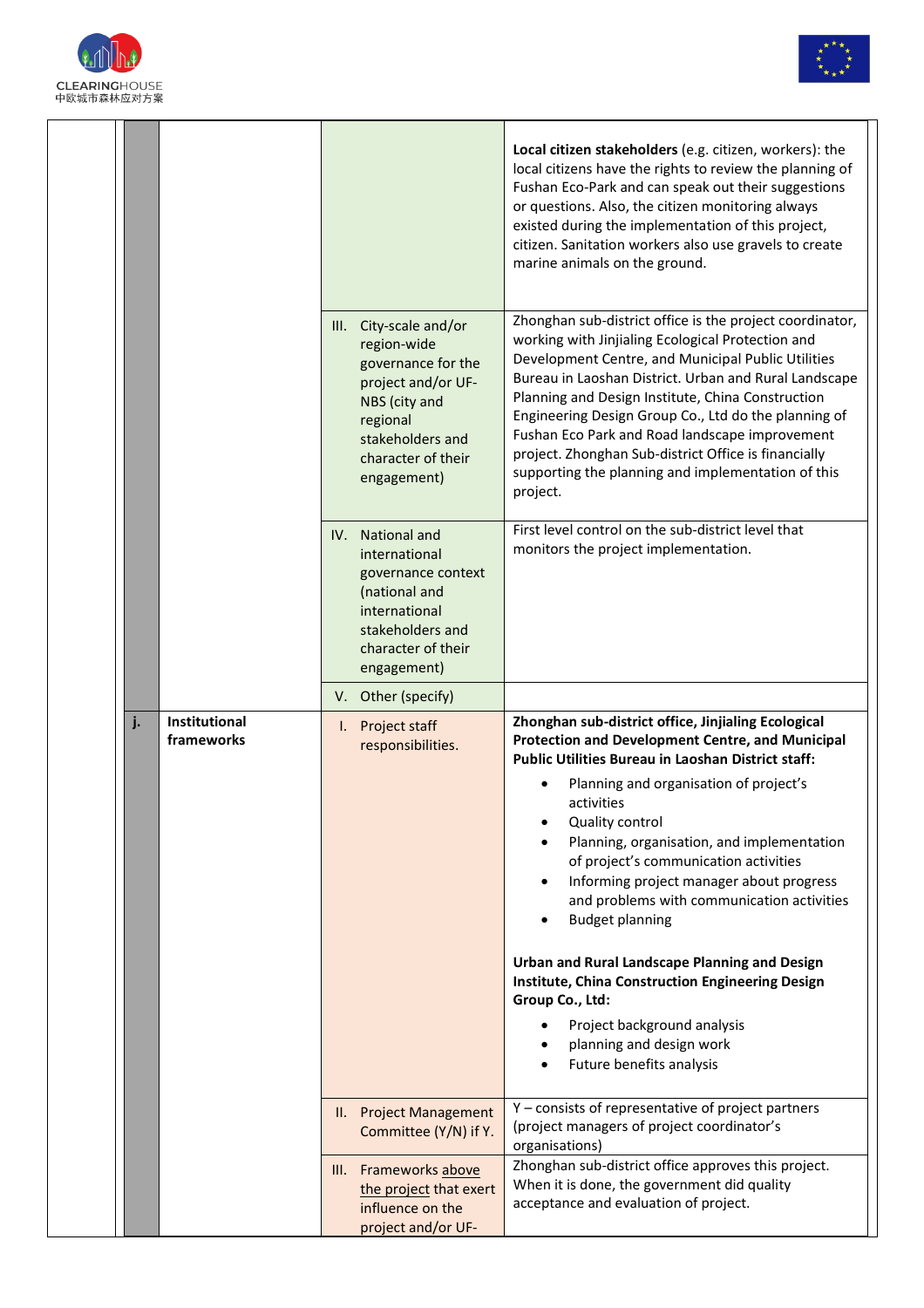



|    |                                           |      | NBS e.g.<br>Municipality,<br><b>National Forestry</b><br>Department.<br>IV. Private companies<br>that work on behalf<br>of/or are embedded<br>within the project.                | Project planner: China Construction Engineering<br>Design Group Co., Ltd<br>Construction contractors: companies that planting<br>trees and other infrastructure construction.                                                                                                                                                          |
|----|-------------------------------------------|------|----------------------------------------------------------------------------------------------------------------------------------------------------------------------------------|----------------------------------------------------------------------------------------------------------------------------------------------------------------------------------------------------------------------------------------------------------------------------------------------------------------------------------------|
|    |                                           |      | V. Trade representative<br>organisations that<br>are involved in the<br>project                                                                                                  | n/a                                                                                                                                                                                                                                                                                                                                    |
|    |                                           |      | VI. Regulatory<br>frameworks that the<br>project operates<br>within (i.e. bylaws,<br>municipal laws,<br>national laws,<br>licences and leases,<br>partnership<br>agreements etc) | Urban and Rural Planning Law of the People's Republic<br>of China<br>Forestry Law of the People's Republic of China<br>Qingdao's overall planning<br>Qingdao Greenspace system Planning<br>Other related guidelines that related Fushan Eco-Park                                                                                       |
|    |                                           |      | VII. Other (specify)                                                                                                                                                             | n/a                                                                                                                                                                                                                                                                                                                                    |
| k. | Economic<br>frameworks                    |      | I. Community<br>fundraising                                                                                                                                                      | n/a                                                                                                                                                                                                                                                                                                                                    |
|    |                                           |      | II. Project delivered<br>services and monies<br>raised by project                                                                                                                | n/c                                                                                                                                                                                                                                                                                                                                    |
|    |                                           |      | III. City, regional general<br>funds                                                                                                                                             | Yes                                                                                                                                                                                                                                                                                                                                    |
|    |                                           |      | IV. Special funds e.g.<br>National Lottery,<br>Challenge funds                                                                                                                   | n/c                                                                                                                                                                                                                                                                                                                                    |
|    |                                           |      | V. National government<br>funds                                                                                                                                                  | n/a                                                                                                                                                                                                                                                                                                                                    |
|    |                                           |      | VI. Private sector<br>investment                                                                                                                                                 | Very few non-government investments also exist, for<br>various economical purposes such as tourism.                                                                                                                                                                                                                                    |
|    |                                           | VII. | International funds<br>e.g. European Union<br>structural funds, LIFE<br>$+$ etc.                                                                                                 | n/a                                                                                                                                                                                                                                                                                                                                    |
|    |                                           |      | VIII. Other (specify)                                                                                                                                                            | n/a                                                                                                                                                                                                                                                                                                                                    |
| I. | Sino/European<br>comparative<br>relevance |      |                                                                                                                                                                                  | Qingdao could be translated 'Green Island' literally,<br>and often dubbed as the 'Switzerland of the East'.<br>Also, Qingdao is one of the major cities of the One<br>Belt, One Road initiative that connects Asia with<br>Europe. This project located close to the seaside and<br>aims to restore the coastal mountain and landscape |
|    |                                           |      |                                                                                                                                                                                  | connectivities, which can be compared with other                                                                                                                                                                                                                                                                                       |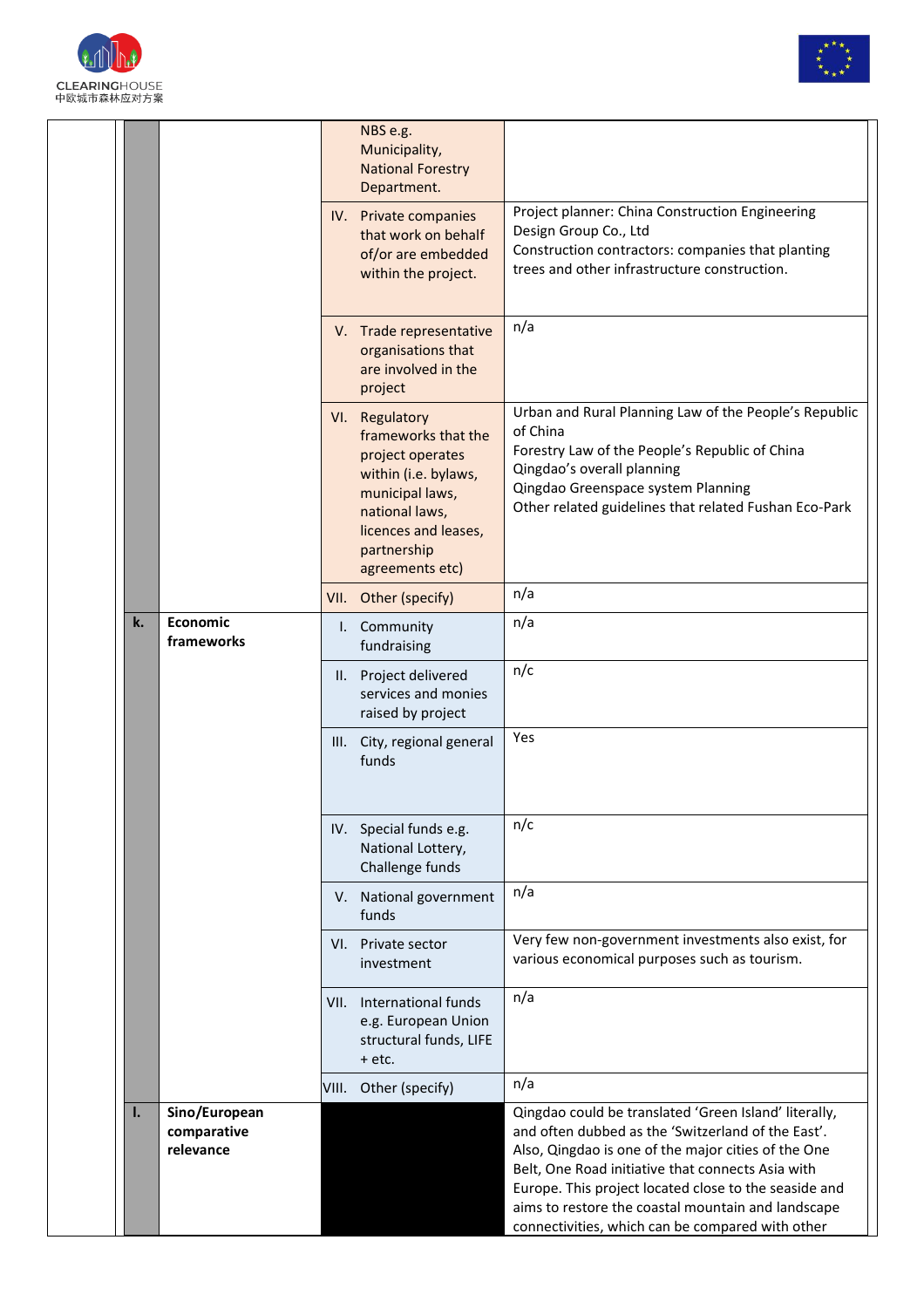



|    |                                                                                                                        | coastal cities in Europe. However, the governance,                                                                                                                                                                                                                                                                                                                                                                                                                                                                                                                                                                                                                                                                                                                                                                                                                            |
|----|------------------------------------------------------------------------------------------------------------------------|-------------------------------------------------------------------------------------------------------------------------------------------------------------------------------------------------------------------------------------------------------------------------------------------------------------------------------------------------------------------------------------------------------------------------------------------------------------------------------------------------------------------------------------------------------------------------------------------------------------------------------------------------------------------------------------------------------------------------------------------------------------------------------------------------------------------------------------------------------------------------------|
|    |                                                                                                                        | institutional and economic framework of this project<br>are quite different from European example, which is<br>valuable for comparison (to find the similarities and<br>differences). This also provide a good example to how<br>to implement renaturing/NBS in a coastal urbanised<br>area that can help to enhance the city resilience and                                                                                                                                                                                                                                                                                                                                                                                                                                                                                                                                  |
|    |                                                                                                                        | provide more ES for citizens or tourists.                                                                                                                                                                                                                                                                                                                                                                                                                                                                                                                                                                                                                                                                                                                                                                                                                                     |
| m. | <b>UF-NBS</b><br>valorisation                                                                                          | Like other Chinese case histories, this project is also a<br>government-dominated intervention that promoting<br>the sustainability and resilience of Qingdao city.<br>Restoration the Fushan Mountain by forests or trees<br>(e.g. woodland, urban parks or other small greenspace<br>patches) can maintain and improve the animal and<br>plant biodiversity in high urbanised area. This project<br>also can contribute to water storage and flood<br>management. It is quite important for a coastal city.<br>Besides, the new Fushan Eco-Park provide more<br>recreation space for citizens, people can come to this<br>Eco-Park cycling, running, or just enjoy the nature. This<br>project also contributes to provide more job<br>opportunities for social society (e.g. need more<br>workers or staff to manage the new afforestation<br>sites, develop eco-tourism). |
| n. | <b>Procurement of</b><br><b>UF-NBS</b>                                                                                 | This was organised by three-level hierarchical system,<br>which include Laoshan District and Zhonghan sub-<br>district, and project contractors.<br>The Laoshan District and Zhonghan sub-district office<br>controlled the whole project, such as making rules,<br>appropriating funding and lands, organizing public<br>bidding for project planning and design,<br>implementation and project supervision. Those who<br>got the tender were project contractors, including<br>planner, and other engineering companies. Overall,<br>this project has a top-down administrative systems.                                                                                                                                                                                                                                                                                    |
| p. | <b>Ecosystem services</b><br>(list the three most<br>important services<br>being provided in no<br>more than 50 words) | 1)<br>Restoration of quarrying<br>2)<br>Improved the green and blue landscape<br>connectivity in the coastal mountain, which is<br>good for biodiversity conservation;<br>the health and wellbeing benefits gained through<br>3)<br>the use of the recreation facilities.                                                                                                                                                                                                                                                                                                                                                                                                                                                                                                                                                                                                     |
|    | Renaturing                                                                                                             | Reforestation and environmental redevelopment of<br>areas that were quarry, illegal buildings, waste yard                                                                                                                                                                                                                                                                                                                                                                                                                                                                                                                                                                                                                                                                                                                                                                     |